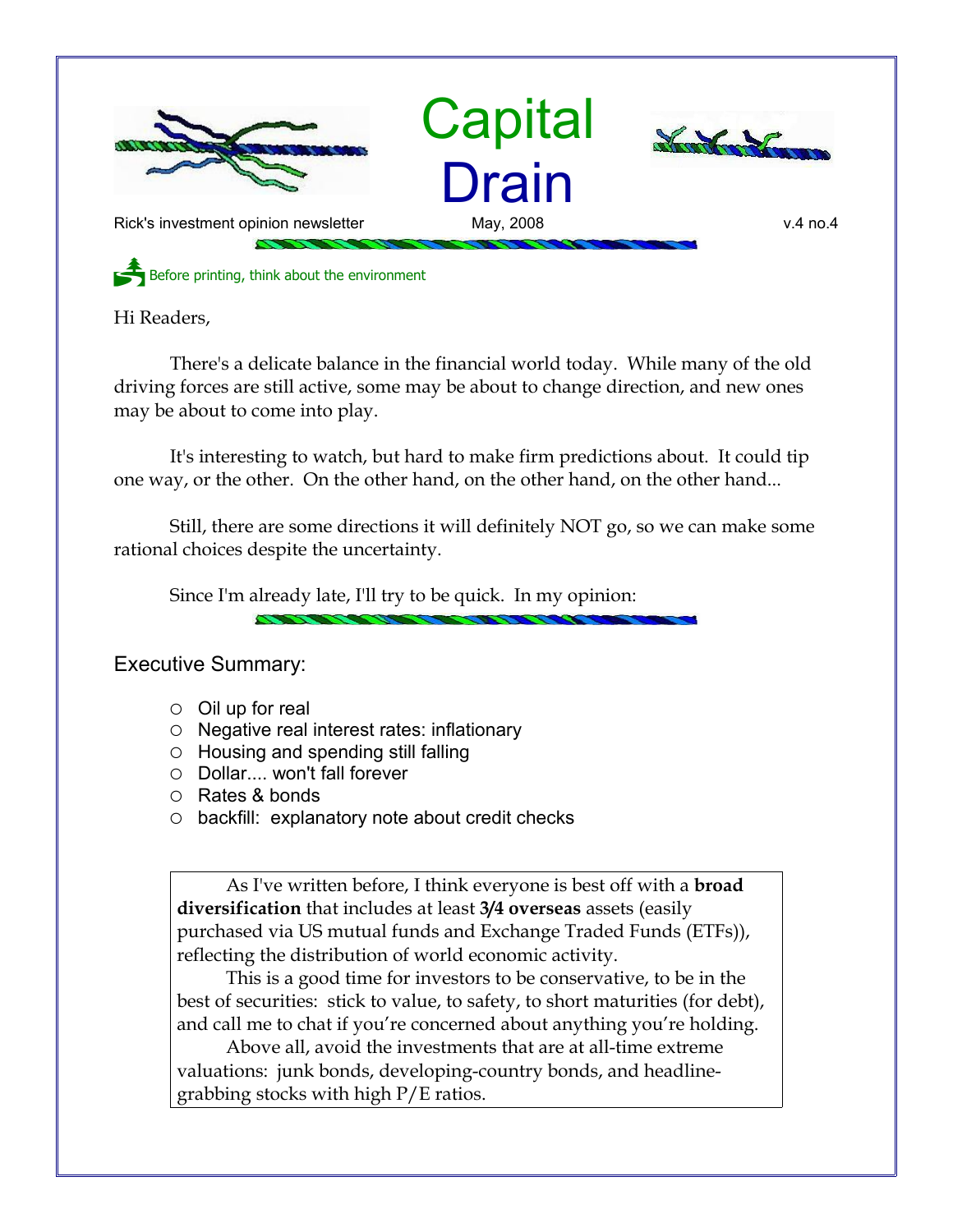## Capital Drain

The Details:

The only way speculation can have a persistent effect on oil prices, then, is if it leads to physical hoarding — an increase in private inventories of black gunk. This actually happened in the late 1970s, when the effects of disrupted Iranian supply were amplified by widespread panic stockpiling.

But it hasn't happened this time: all through the period of the alleged bubble, inventories have remained at more or less normal levels. This tells us that the rise in oil prices isn't the result of runaway speculation; it's the result of fundamental factors, mainly the growing difficulty of finding oil and the rapid growth of emerging economies like China. The rise in oil prices these past few years had to happen to keep demand growth from exceeding supply growth.<sup>[1](#page-1-0)</sup>

- Paul Krugman

Likewise for food. Prices are high because world prosperity has created more demand faster than it has created more supply. These high prices are fundamental, not financial market artifacts.

We've been trained to think of "core" inflation, inflation excluding **food and energy**, as the correct inflation measure to watch. Sort-of. If you are a Central Bank, it makes sense to ignore food and energy inflation because there's not much that monetary policy can do to affect those prices. The Bank can only adjust interest rates to limit the flow of food and energy inflation into "core" inflation in the prices of manufactured goods, labor, and services.

If, by chance, you are not a Central Bank, then headline inflation is the inflation you see in real life. It matters. The current high food and energy prices are real inflation, having a daily effect on our real lives.

Meanwhile the Federal Reserve has lowered interest rates to try to forestall or at least cushion the drop in the housing market and the broader economy.

There's a delicate balance they are seeking. Interest rates too low will feed inflation. Too high could cause a recession that might otherwise not have happened.

At the moment, the Fed is leaning far toward helping the economy at the risk of letting inflation take off. The current overnight-lending Federal Funds rate is lower than the core inflation rate. That means that adjusted for inflation, the Fed is *paying* banks to borrow from them. It's called a **negative real interest rate**.

Generally, interest rates rise for longer loans. The same is true for government borrowing, so the interest rates of Treasury bonds rises as the maturity lengthens from

<span id="page-1-0"></span><sup>1</sup> Paul Krugman, "The Oil Nonbubble", NYTimes.com, May 12, 2008,The New York Times Company, May 12, 2008, <http://www.nytimes.com/2008/05/12/opinion/12krugman.html?\_r=1&oref=slogin>.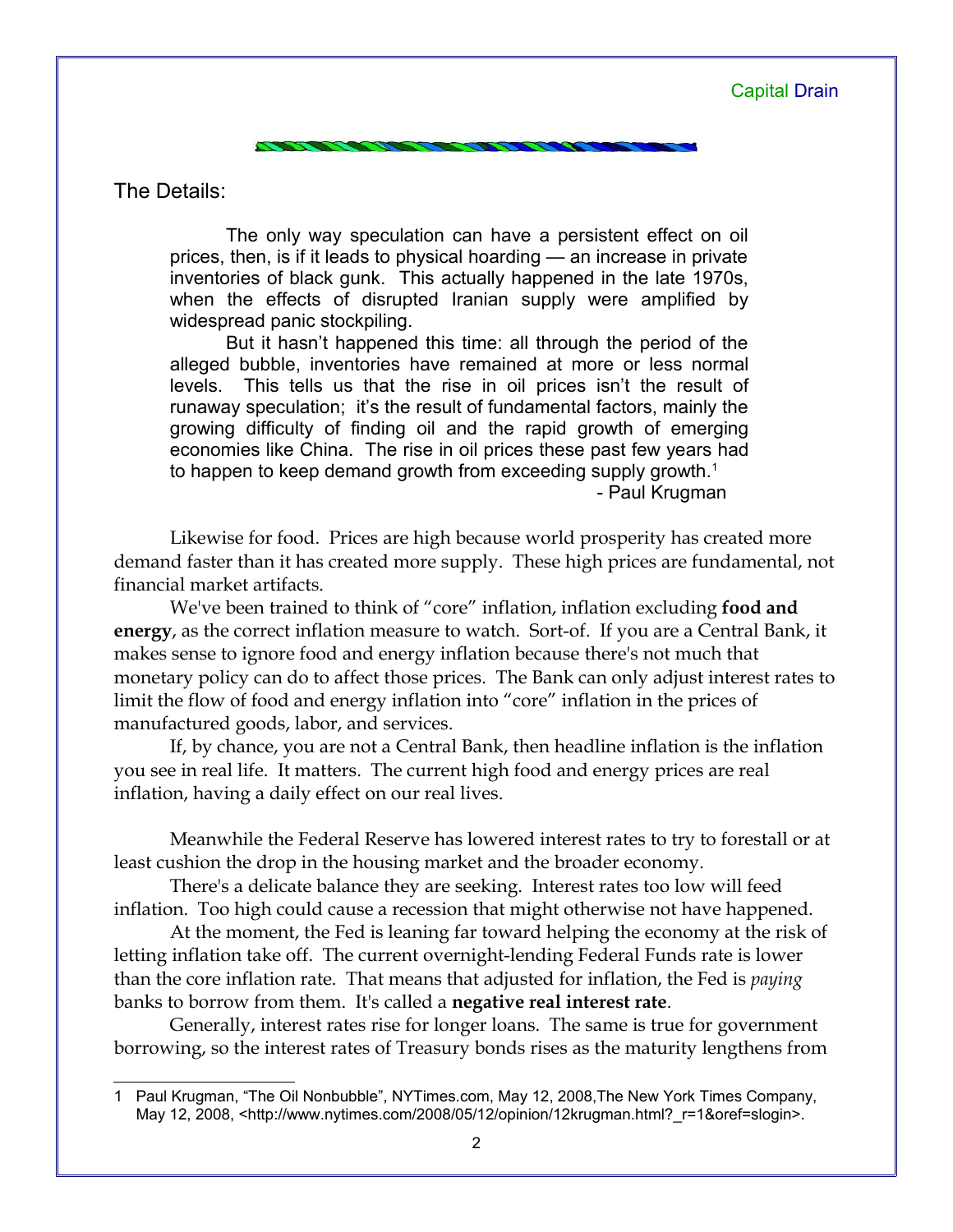

And what about our actual inflation including food and energy? Treasury bonds up to almost 10 years maturity are at rates lower than headline inflation.

Giving money away like that is, itself, inflationary. It may yet help the economy, but it may yet create a big inflationary problem. By contrast, the European Central Bank (ECB) is holding its interest rates higher, putting more emphasis on their concern about European inflation (which is \*ahem\* *lower* than ours) and willing to slow their economy if that's what the economic facts require.

We'll see whose approach works better.

Meanwhile, our housing market really is a mess, and it's sloshing over into the real economy. The official statistics say we're not in a recession yet (as of the end of March), but it seems like a recession to a lot of people. Auto sales are falling, retail sales are falling, and airline ticket sales are falling, to name a few.

Oh, yes. And the **dollar is falling, mostly**. Against the Euro, the dollar may have fallen more than enough, but that doesn't stop it from falling further in the short term. Against Asian currencies, particularly the Chinese Yuan, it has a ways to go. Overall, the theme will remain one of a falling dollar, even if it starts to rise against the Euro. The dollar and the British Pound have stayed nearly even, and the Canadian dollar and Indian rupee have made big swings and corrected partially.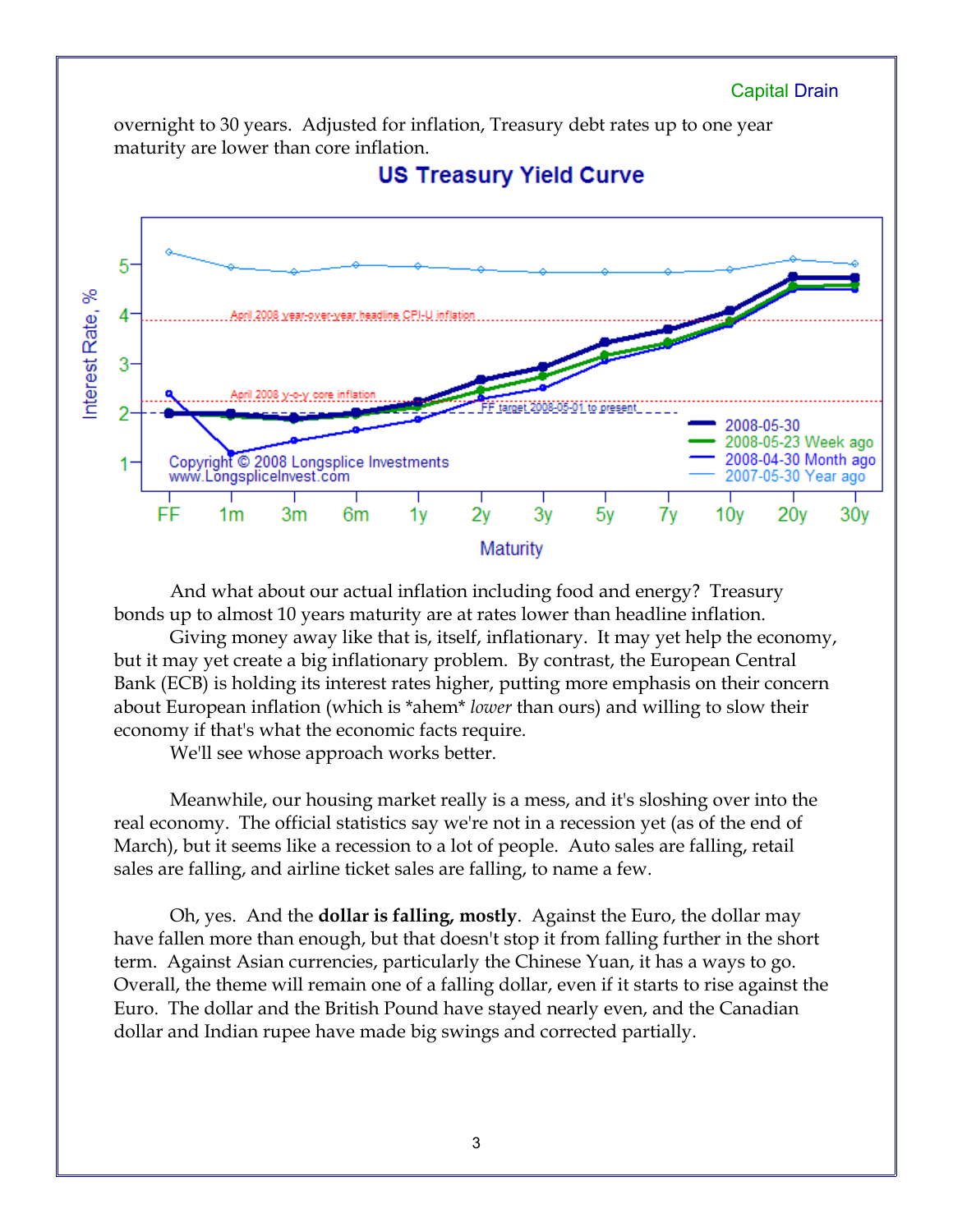

There's a balance here, too, affected by interest rates. If the US were to start raising rates, the dollar's fall would, in general, slow or reverse. Similarly if the ECB or Central Bank of China were to start lowering rates.

For the moment, neither of those scenarios seems imminent. Still, this bears watching, because the dollar won't fall forever. When the dollar's fall reverses, it will make good sense to bring money back to US investments.

I'm still pessimistic about US stocks, somewhat pessimistic about US bonds and overseas stocks, and still somewhat optimistic about overseas high quality bonds.

I'll be sure to write again quickly if the news makes me think that we've tipped to a different investing phase. Also, next letter I'll write about the typical phases in an economic cycle.

Last month I got a few questions about **Credit Reports**, so I'll go back and fill in some info.

Three independent companies called the Credit Rating Agencies track whether you've been a responsible borrower, in order to predict whether you'll be a good risk for a new loan. They do this with information from all your past creditors, and their business is to sell the summary info-- not the raw data-- to potential lenders. These agencies are in a privileged spot, seeing your non-public information and passing judgment on what they see in order to tell their customers whether you're a minimal risk or a probable problem. This privileged spot has prompted a measure of government regulation: there are limits to what information they can give out, and to whom. More important, they are required to let you check on the information they